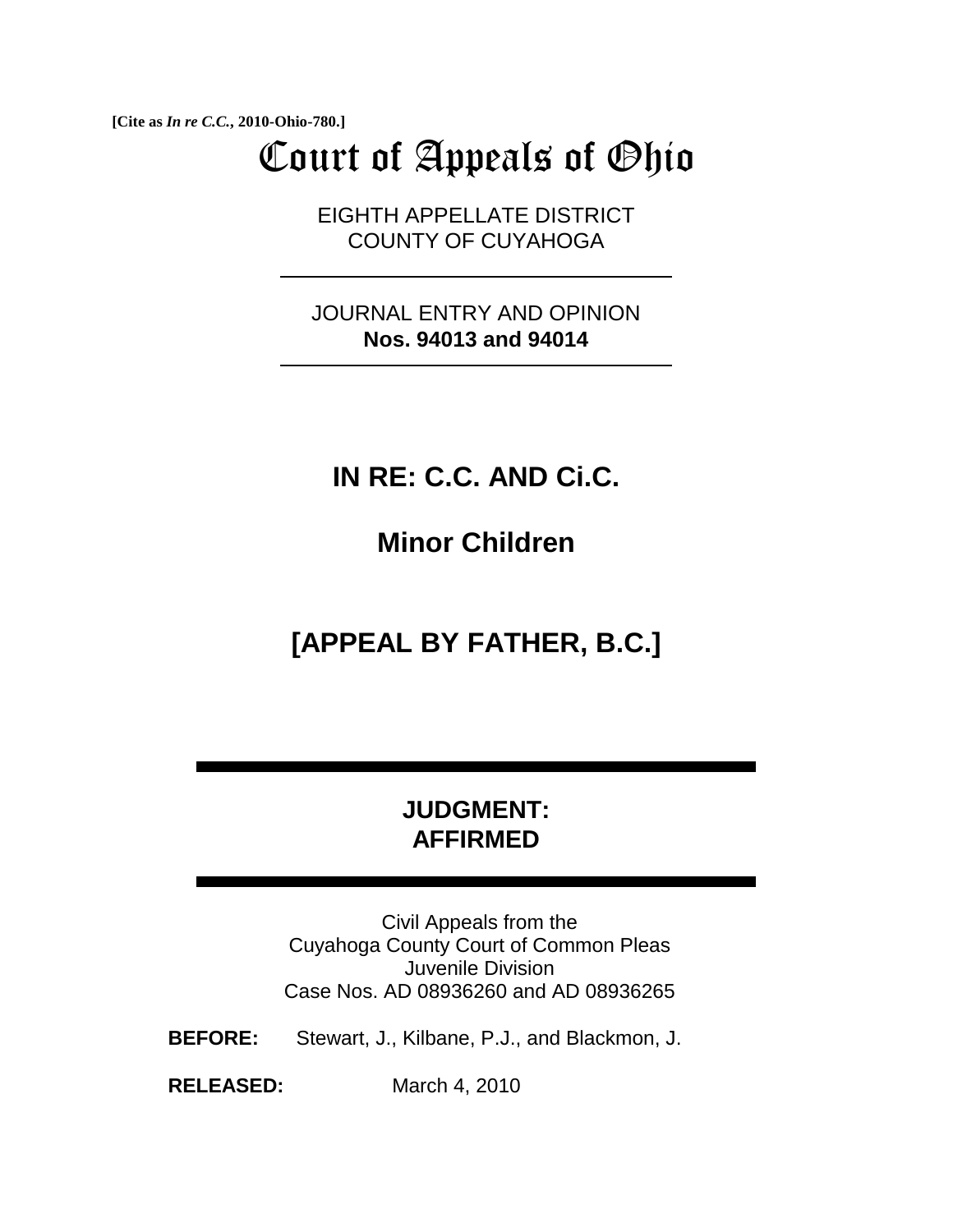#### **JOURNALIZED:**

#### **FOR APPELLANT FATHER**

Timothy R. Sterkel 1414 South Green Road, Suite 310 Cleveland, OH 44121

#### **ATTORNEYS FOR APPELLEE CUYAHOGA COUNTY DEPARTMENT OF CHILDREN AND FAMILY SERVICES**

William D. Mason Cuyahoga County Prosecutor

BY: James M. Price Assistant County Prosecutor Cuyahoga County Department of Children and Family Services 8111 Quincy Avenue, Room 341 Cleveland, OH 44104

BY: Gina S. Lowe Cheryl Rice Lane Assistant County Prosecutors Cuyahoga County Department of Children and Family Services 4261 Fulton Parkway Cleveland, OH 44144

#### **GUARDIAN AD LITEM**

Troy M. Hough 6772 Quarrystone Lane Middleburg Heights, OH 44130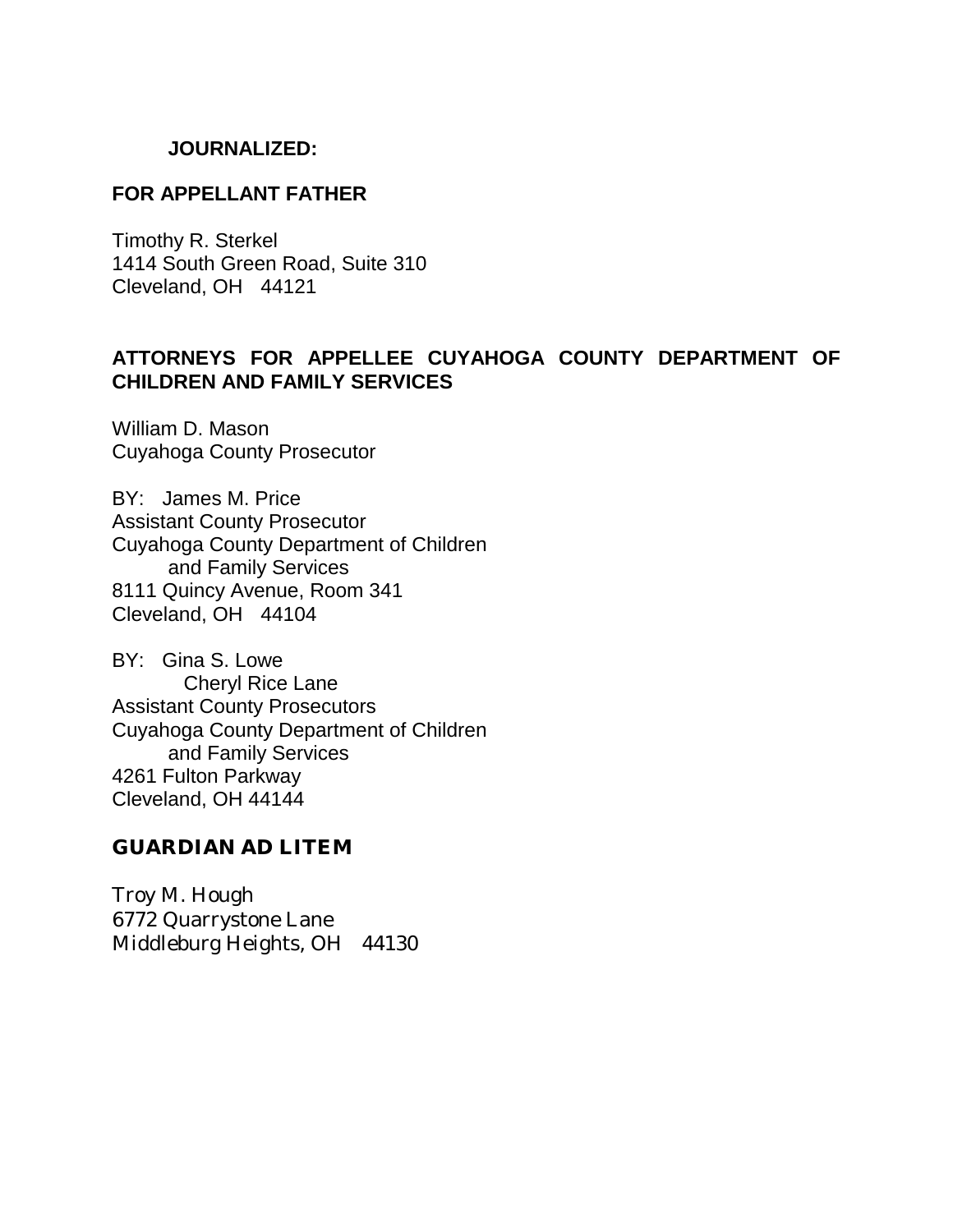N.B. This entry is an announcement of the court's decision. See App.R. 22(B) and 26(A); Loc.App.R. 22. This decision will be journalized and will become the judgment and order of the court pursuant to App.R. 22(C) unless a motion for reconsideration with supporting brief per App.R. 26(A), or a motion for consideration en banc with supporting brief per Loc.App.R. 25.1(B)(2), is filed within ten days of the announcement of the court's decision. The time period for review by the Supreme Court of Ohio shall begin to run upon the journalization of this court's announcement of decision by the clerk per App.R. 22(C). See, also, S.Ct. Prac.R. 2.2(A)(1).

#### MELODY J. STEWART, J.:

**{¶ 1}** This appeal by appellant-father, B.C., consolidates for hearing and disposition separate appeals involving the court's decision to terminate his parental rights to son, C.C., and daughter, Ci.C., respectively, and grant permanent custody of the children to the Cuyahoga County Department of Children and Family Services ("agency"). Father argues that the court erred by granting the agency's motion for permanent custody because the agency failed to establish the statutory factors by clear and convincing evidence. We have expedited the hearing and disposition of these appeals as required by App.R. 11.2(C).

I

**{¶ 2}** Father first argues that the court erred by proceeding with the dispositional phase of the proceedings because it failed to give the Cherokee tribe notice of pending custody proceedings relating to the daughter as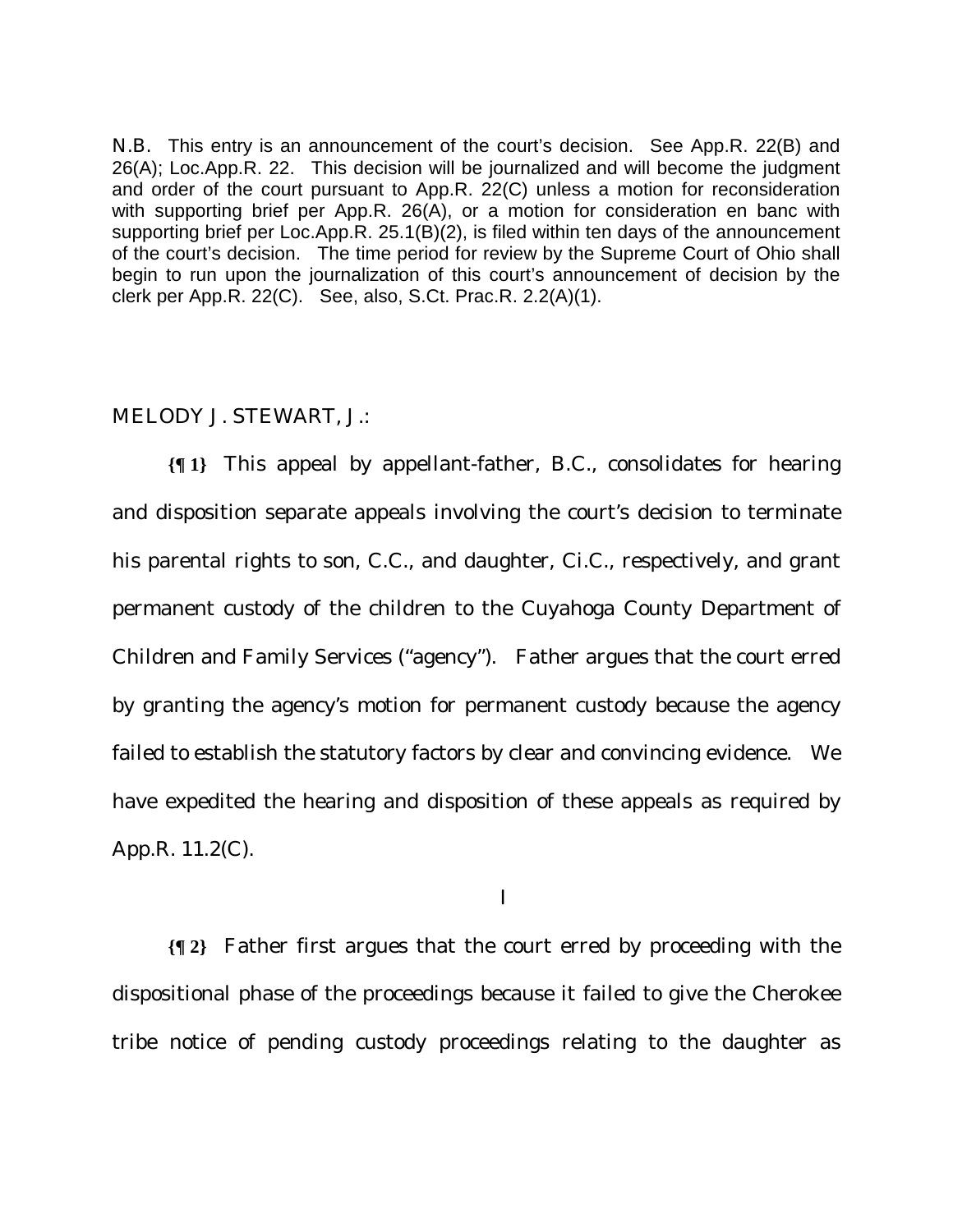required by the Indian Child Welfare Act ("ICWA"), codified in Section 1912, Title 25, U.S.Code.1

**{¶ 3}** The ICWA was adopted to state "the policy of this Nation to protect the best interest of Indian children and to promote the stability and security of Indian tribes and families by the establishment of minimum Federal standards for the removal of Indian children from their families and the placement of such children in foster or adoptive homes which will reflect the unique values of Indian culture \* \* \*." See Section 1902, Title 25, U.S.Code. The act gives tribal authorities exclusive jurisdiction over any state relating to "any child custody proceeding involving an Indian child who resides or is domiciled within the reservation of such tribe \* \* \* ." See Section 1911(a), Title 25, U.S.Code. If an Indian child does not reside in or is not domiciled within the reservation of a tribe, custody proceedings may be initiated in a state court. Section 1911(b), Title 25, U.S.Code. However, "in the absence of good cause to the contrary, [the state court] shall transfer such proceeding to the jurisdiction of the tribe." Id. Notice must be given to the tribe "[i]n any involuntary [child custody] proceeding in a State court, where

 $\frac{1}{1}$  $1$ We are aware that testimony showed that the mother and father separated for a time during the marriage and that the mother claimed the daughter had been fathered by another man during this period. However, a presumption of paternity exists when a child is born during a marriage, R.C. 3113.03(A)(1), and there is no other proof of paternity to rebut this presumption. So we analyze this assigment of error by presuming the father's paternity.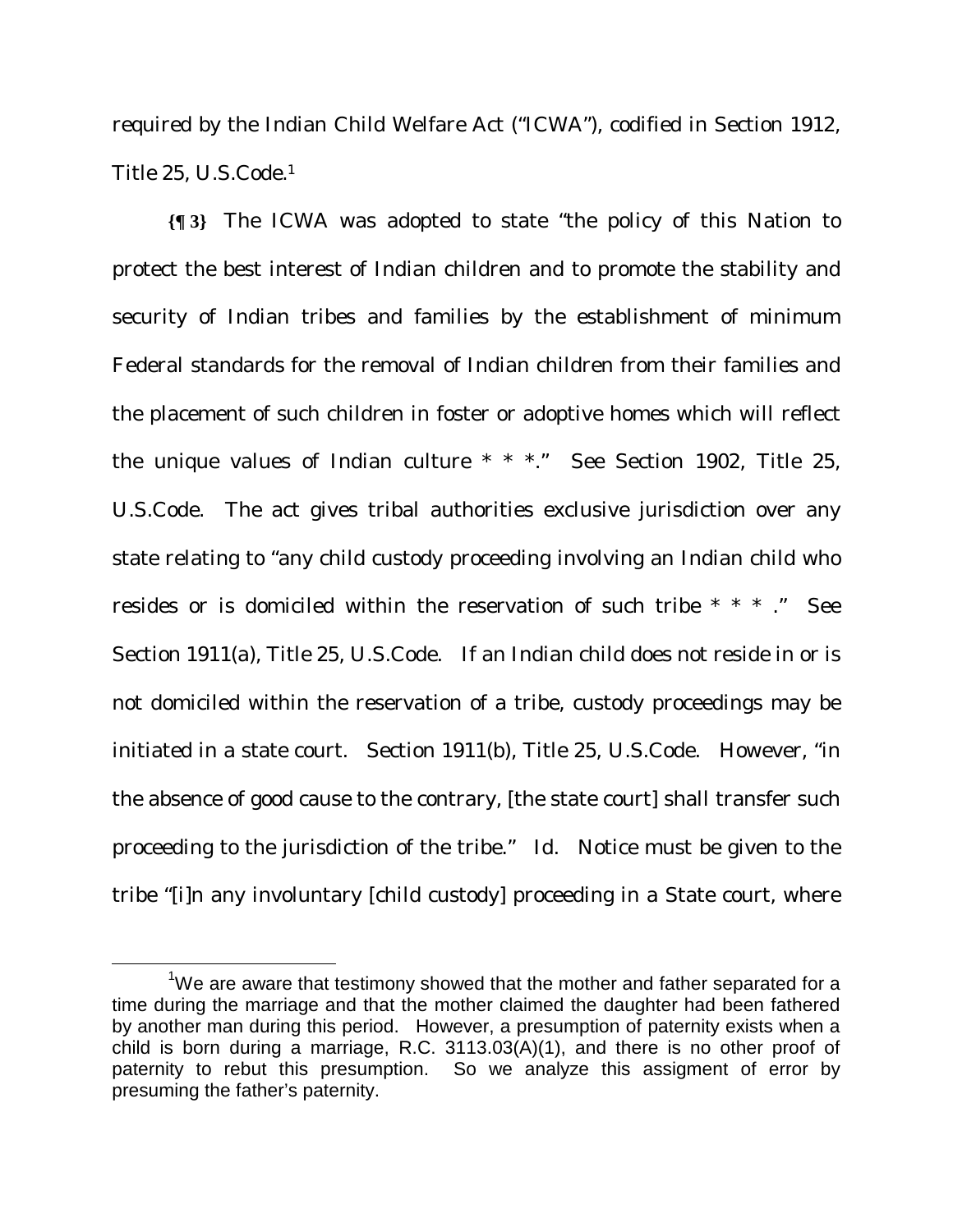the court knows or has reason to know that an Indian child is involved[.]" Section 1912(a), Title 25, U.S.Code.

**{¶ 4}** In order to invoke the provisions of the ICWA, there must be a preliminary showing that a custody proceeding involves an "Indian child." *In re Jordan*, 9th Dist. Nos. 20773 and 20786, 2002-Ohio-321. An Indian child is defined as "any unmarried person who is under age eighteen and is either (a) a member of an Indian tribe or (b) is eligible for membership in an Indian tribe and is the biological child of a member of an Indian tribe[.]" See Section 1903(4), Title 25, U.S.Code. The party who asserts the applicability of the ICWA bears the burden of proving that a child meets the statutory definition of an "Indian child." *Jordan*, supra. To meet this burden, the party asserting the applicability of the ICWA must do more than raise the possibility that a child has native American ancestry. See *In re B.S.*, 8th Dist. Nos. 92868, 92870, 92871, 92872, 92880, 2009-Ohio-2009, at ¶63.

**{¶ 5}** The father offered no evidence to prove that the daughter was a member of an Indian tribe nor did he offer proof that the daughter was the biological child of a member of an Indian tribe. The transcript shows that during an initial hearing, the court asked the parents whether either child had any "American Indian heritage." The father replied, "[g]reat grandmother." The court asked whether the great-grandmother was a "member of a recognized tribe," and father replied, "Cherokee."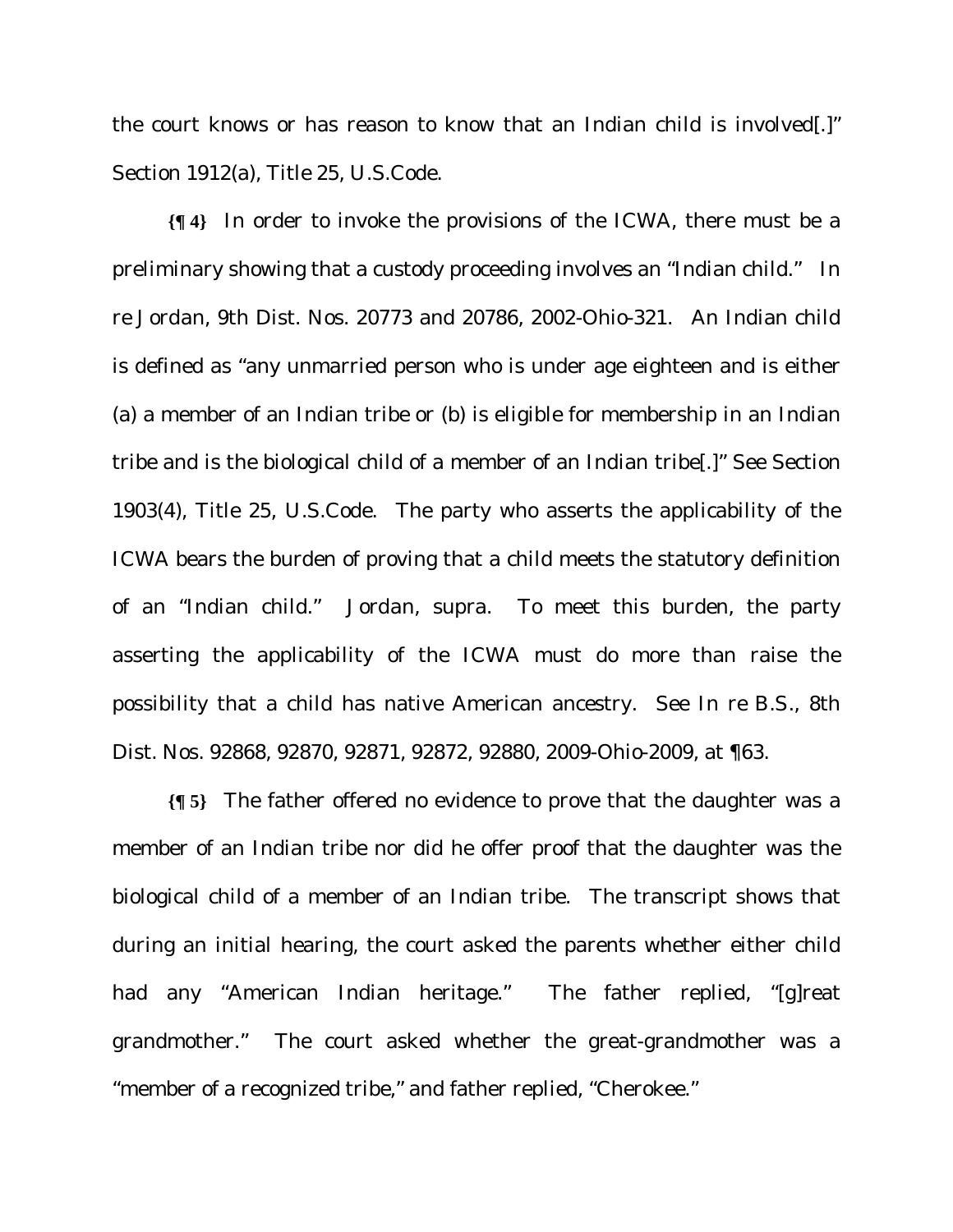**{¶ 6}** Regardless of whether the great-grandmother was a member of a Cherokee tribe, $2$  the father did not establish his own membership in a tribe. He thus failed to prove that the daughter was the biological child of a member of an Indian tribe, so she did not meet the statutory definition of an "Indian child." It follows that the court had no duty to give any tribal government notice of the custody proceedings.

#### II

**{¶ 7}** The father next argues that the court erred by terminating his parental rights and granting permanent custody of the children to the agency.

 He maintains that the evidence showed that he fully complied with the agency's case plan and had been doing everything that had been required of him, so the court erred by granting the agency's motion for permanent custody.

#### A

**{¶ 8}** In order to terminate parental rights and grant permanent custody to the agency, the court must apply a two-prong test. First, the court must find by clear and convincing evidence one of the factors set forth in R.C. 2151.414(B)(1)-(4). Second, the court must determine, by clear and

 $\frac{1}{2}$  $2$ The federal government recognizes only three Cherokee tribes: The Cherokee Nation, The Eastern Band of Cherokee Indians, and The United Keetoowah Band of Cherokee Indians. See 73 F.R. 18553-18557. The father did not specify to which of these tribes the great-grandmother belonged.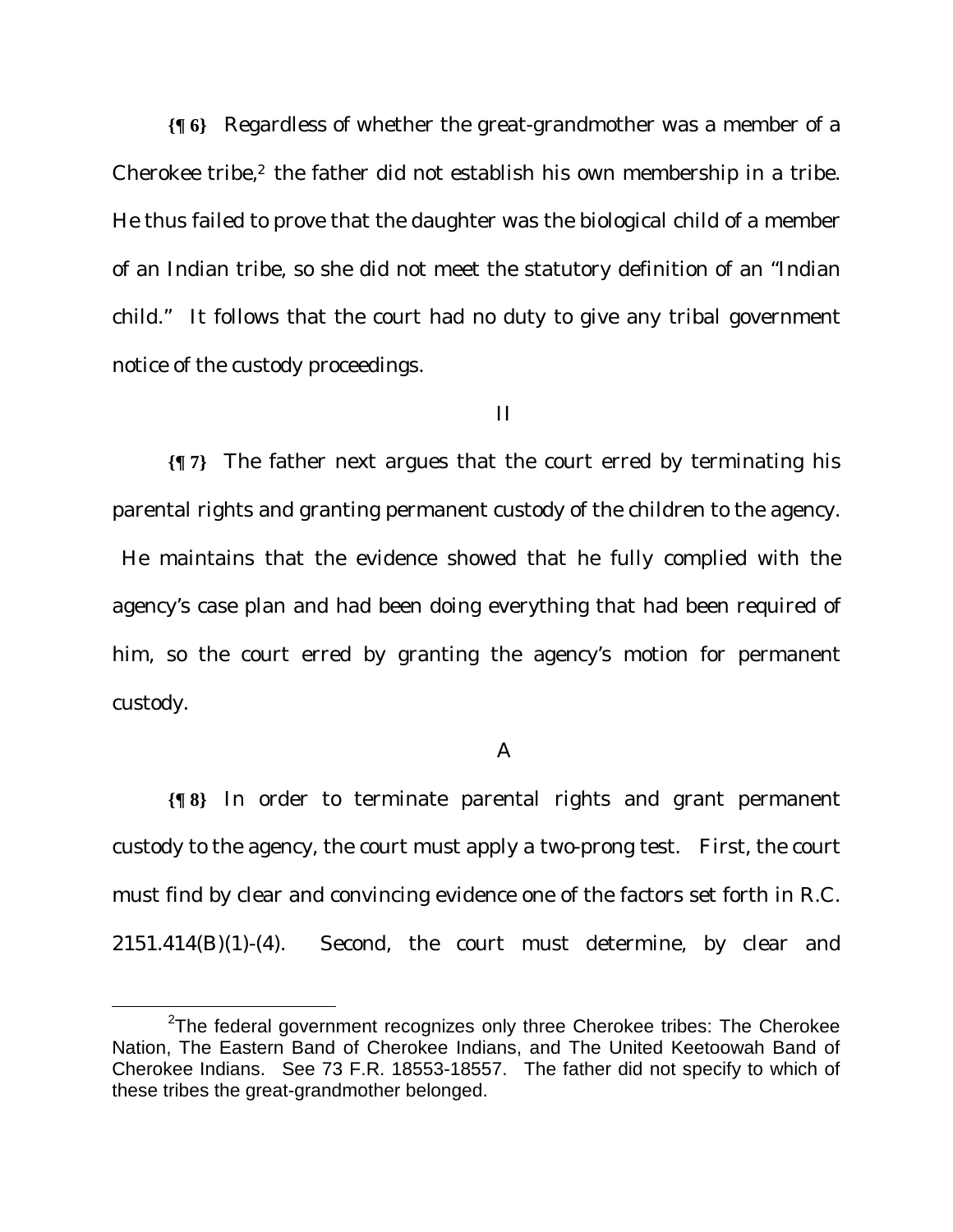convincing evidence, that it is in the best interest of the child to terminate parental rights. See R.C. 2151.414(B)(2). As relevant here, the court terminated parental rights by finding clear and convincing evidence that (1) the children had not been in the temporary custody of the agency for 12 or more months of a consecutive 22-month period and the children could not be placed with either parent within a reasonable time or should not be placed with either parent, see R.C. 2151.414(B)(1)(a), and (2) permanent custody was in the best interest of the children. The father makes no argument that the court erred by finding permanent custody to be in the best interest of the children, so we limit our discussion to the issue of whether the children could be placed with either parent within a reasonable time.

**{¶ 9}** When determining whether children can be placed with either parent within a reasonable period of time, the court must consider R.C.  $2151.414(E)$ . That section states that if the court determines at a hearing that one or more of the factors set forth in R.C. 2151.414(E) exist as to each of the child's parents, the court shall enter a finding that the child cannot be placed with either parent within a reasonable time or should not be placed with either parent.

**{¶ 10}** The court determined that the factors set forth in R.C.  $2151.414(E)(1)$ , (4), (11), and (14) existed. However, the existence of any one of these factors is sufficient to determine that the children cannot be placed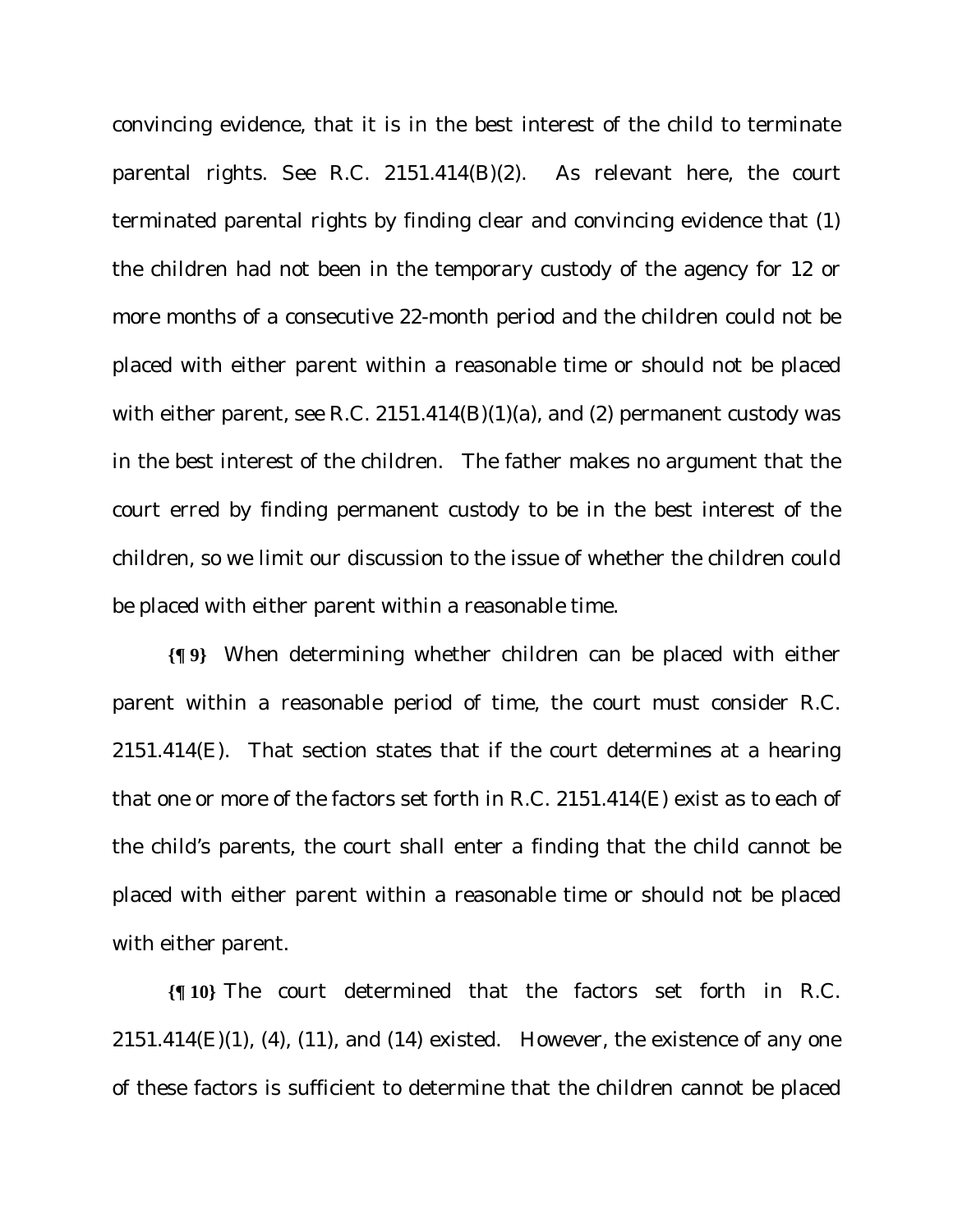with the father within a reasonable period of time. See *In re William S*., 75 Ohio St.3d 95, 99, 1996-Ohio-182, 661 N.E.2d 738. We therefore focus, as does the agency, on the R.C.  $2151.414(E)(1)$  factor:

**{¶ 11}** "(1) Following the placement of the child outside the child's home and notwithstanding reasonable case planning and diligent efforts by the agency to assist the parents to remedy the problems that initially caused the child to be placed outside the home, the parent has failed continuously and repeatedly to substantially remedy the conditions causing the child to be placed outside the child's home. In determining whether the parents have substantially remedied those conditions, the court shall consider parental utilization of medical, psychiatric, psychological, and other social and rehabilitative services and material resources that were made available to the parents for the purpose of changing parental conduct to allow them to resume and maintain parental duties."

**{¶ 12}** In *In re Z.T.*, 8th Dist. No. 88009, 2007-Ohio-827, we stated:

**{¶ 13}** "A R.C. 2151.414(E) determination that a child cannot or should not be placed with his parents within a reasonable time is a finding of fact. This conclusion necessarily flows from the use of the term 'clear and convincing evidence' as the standard to be applied by the court. Moreover, the determination itself is mandatory  $-$  if the court finds, as a matter of fact, that any one of the factors set forth exists, it 'shall enter a finding that the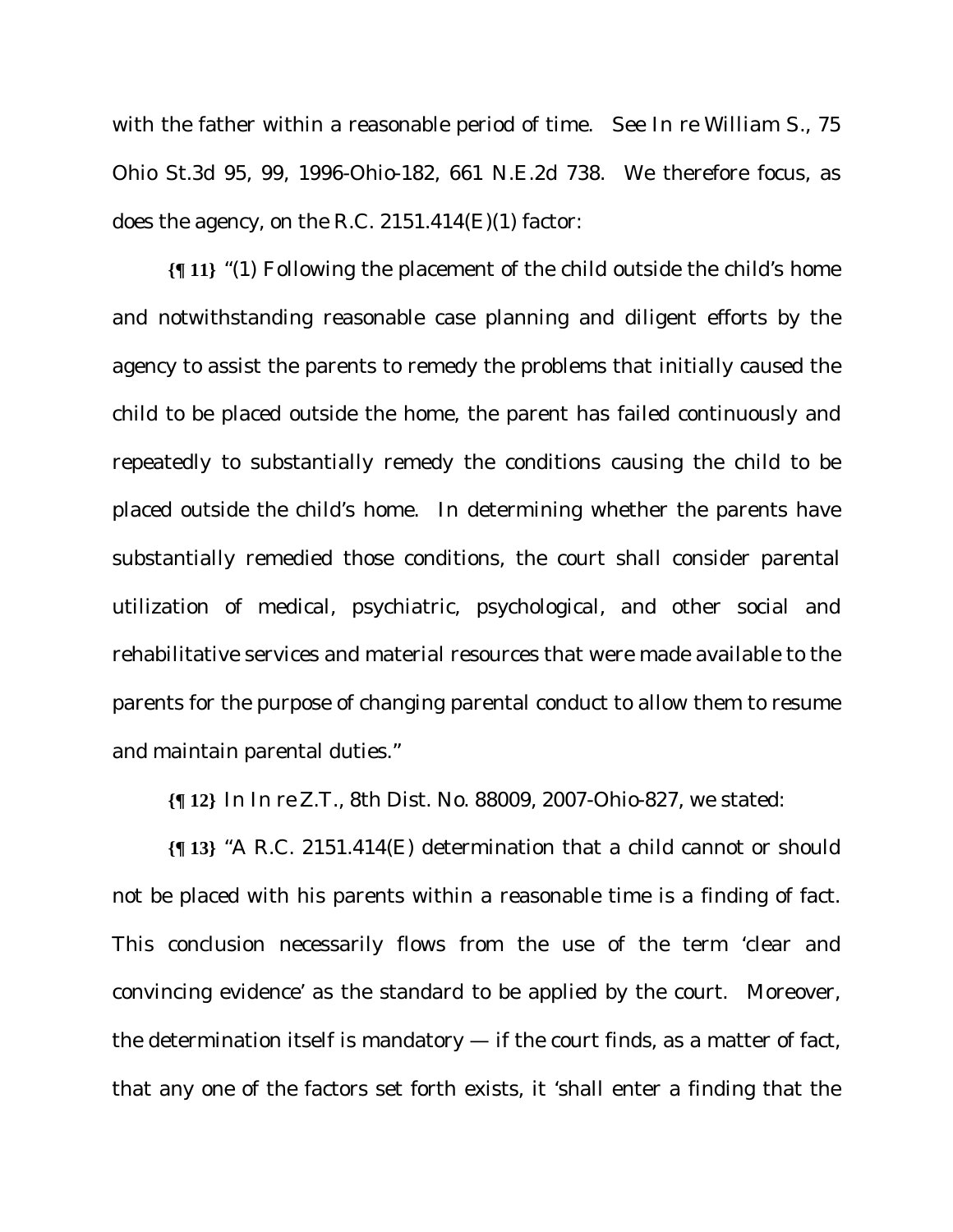child cannot be placed with either parent within a reasonable time or should not be placed with either parent \* \* \*.' We review this determination under the manifest weight of the evidence standard of review. A claim that a factual finding is against the manifest weight of the evidence requires us to examine the evidence and determine whether the trier of fact clearly lost its way. *In re M. W*., Cuyahoga App. No. 83390, 2005-Ohio-1302." Id. at ¶44.

#### B

**{¶ 14}** The agency's complaint for temporary custody, as amended, alleged that in 1990, while serving in the military, the father sexually abused two young biological sons from another relationship and served 30 months of a three-year sentence. The complaint alleged that the father did not appear to have remorse for his past behavior and behavioral assessments showed him at risk of reoffending.

**{¶ 15}** Although there were no specific allegations that the father had committed acts of sexual abuse against any of his children after his release from prison, the agency removed the father's stepdaughter from the home after she complained that when she was 11-12 years-old, the father would wake her in the morning by rubbing her legs — an action that he continued to take even after she asked him to stop. A social worker testified that the stepdaughter had been sexually abused by another man when she was seven years-old, and a psychiatrist who testified for the agency thought that the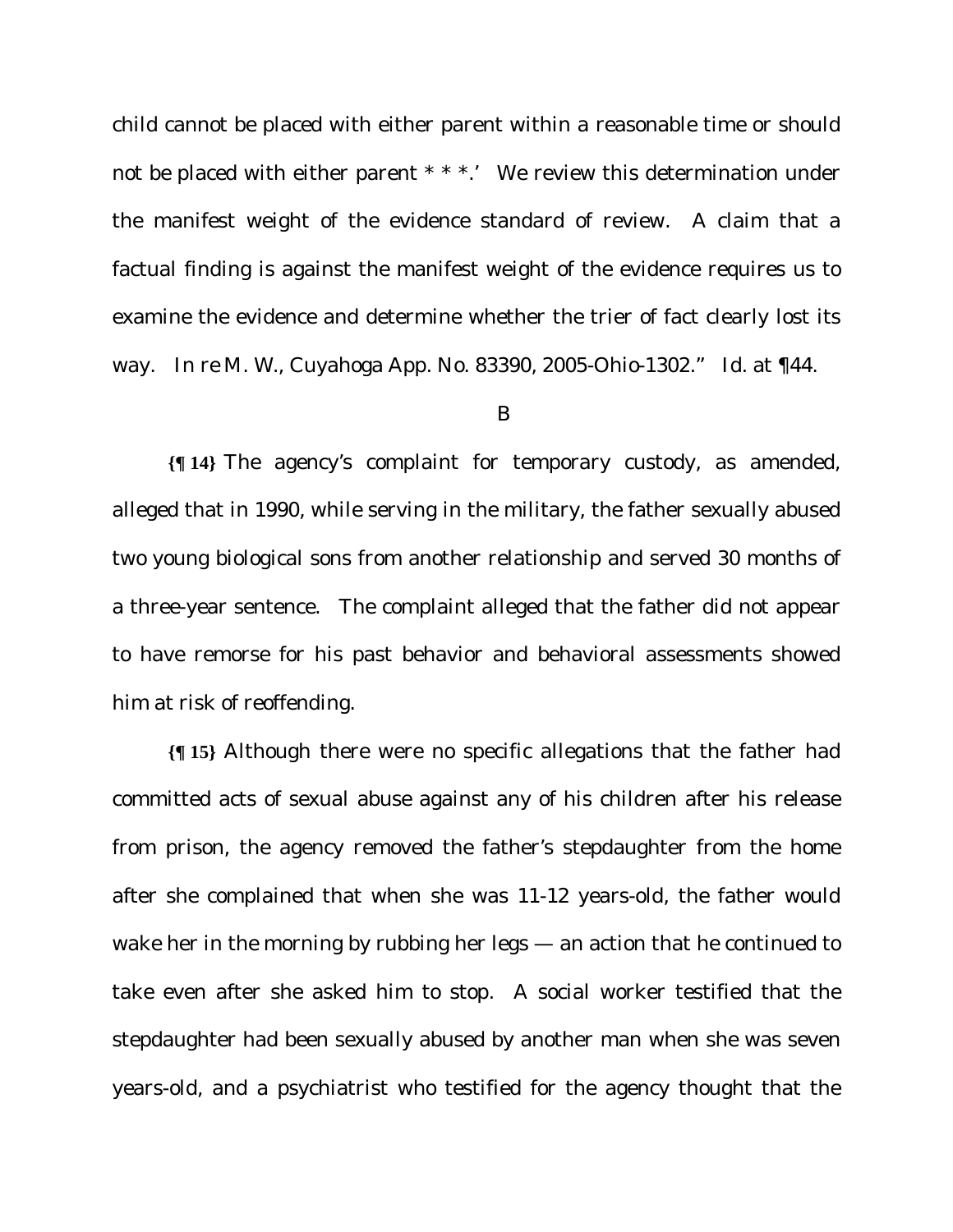father's continued touching of the stepdaughter's legs showed a lack of "empathy or compassion" for her. When asked about the touching, the father claimed that he was not aware that his conduct bothered the stepdaughter. This sense of disassociation had apparently been longstanding. When asked to explain what prompted him to sexually abuse his other children in 1990, the father mentioned that he had seen a movie in which a child was kidnapped and sexually abused over a period of years, and he thought that if the antagonist in the movie "can get away with it, why can't I?"

**{¶ 16}** The social worker said she favored removing the children from the home because of her concern over the father's conduct as detailed in the stepdaughter's allegations. The social worker conceded, however, that the agency investigated the stepdaughter's allegations against the father and concluded they were "unsubstantiated" because there had been no touching of the "private parts." Despite this finding, the social worker testified that the father may have been engaging in "grooming" behavior with the stepdaughter. She described this behavior as failing to honor personal boundaries by engaging in touching that made the person being touched uncomfortable. She also noted that grooming conduct implied to the stepdaughter that she had the responsibility to control his behavior; for example, in reference to clothing worn by the stepdaughter, the father once said to her, "don't tempt me." The social worker characterized grooming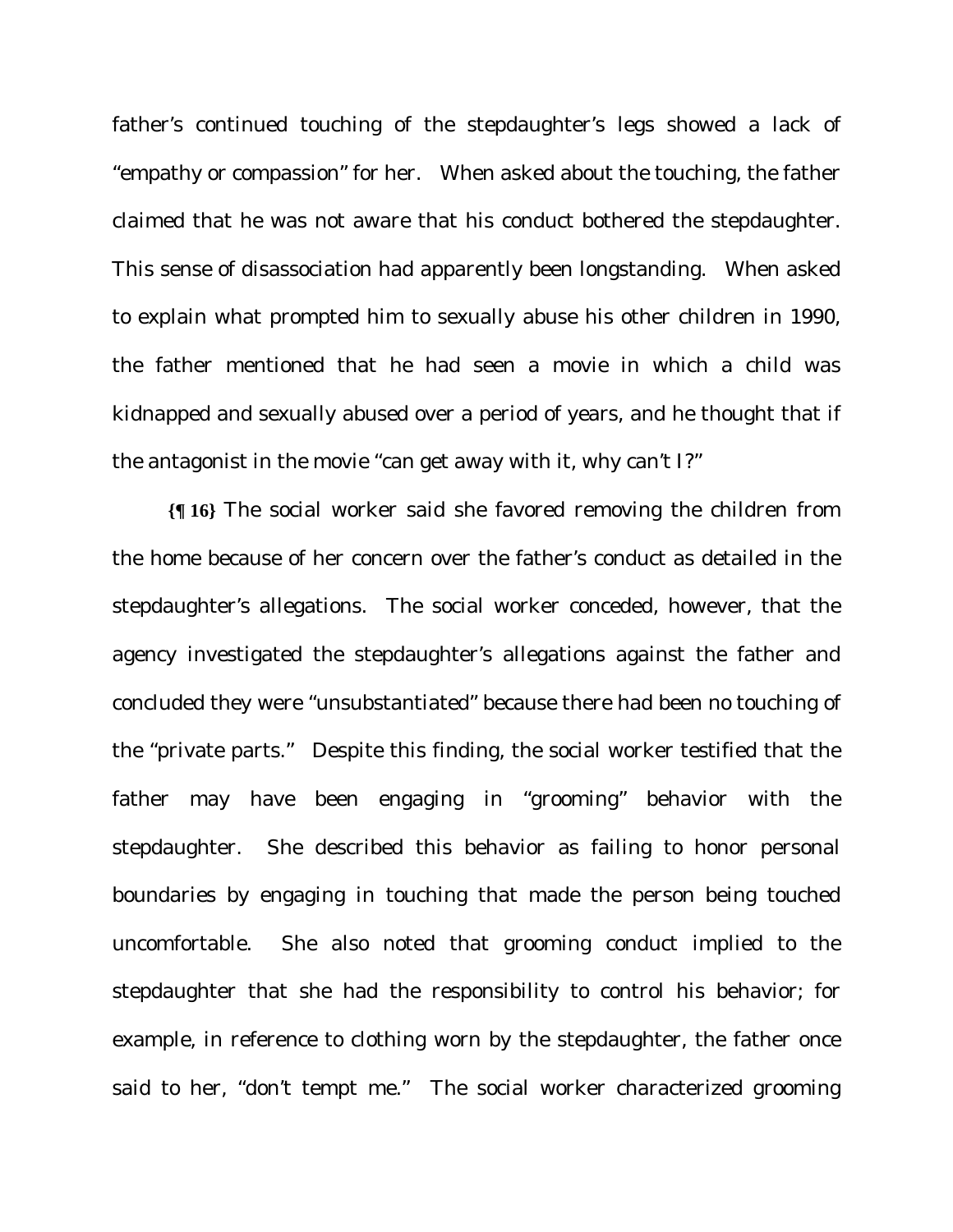behavior as incremental, moving slowly with various kinds of touching to determine how far touching could be taken.

**{¶ 17}** The psychiatrist testified that the father had been abused as a child and had not come to terms with the emotional impact of how that abuse victimized him. The psychiatrist also noted that the father had also not come to terms with how his own victimization might affect his children. The psychiatrist acknowledged that the father had been in group therapy due to cost, but said that the father needed more intensive, individual therapy. When asked for his opinion on whether the father would be at risk of reoffending were he to live in a home with young children, the psychiatrist stated, "if [the father] did not engage in individual psychotherapy and there was an emotional disconnect as it is now, I would think it would be high." Despite this opinion, the psychiatrist conceded that the father scored in the low to moderate range in tests conducted to ascertain his likelihood of sexually reoffending in the future.

**{¶ 18}** The social worker confirmed that the father tested "low risk" for sexually reoffending in the future. She testified that the results of a second test of "dynamic" factors relating to reoffending likewise showed him to be a "low or moderate risk" to reoffend and that the results "did not indicate a persistent sexual attraction to male preschool or grade school children as well as female \* \* \* ." The social worker did, however, note that the father tested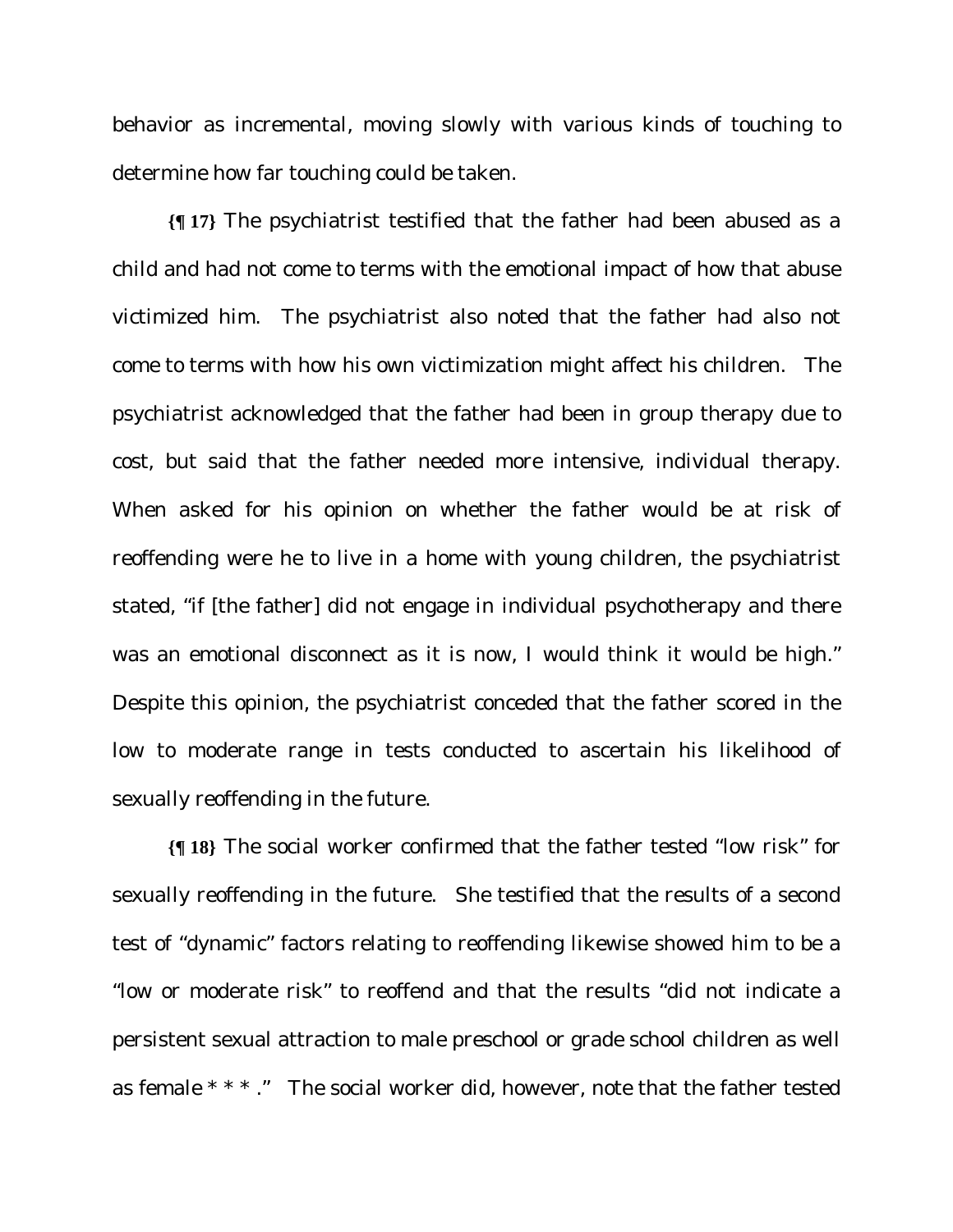in the "high" range on the social desirability scale, meaning that he failed to exhibit a realistic ability to admit to "normal everyday human characteristics" like anger or impatience. She said that a realistic understanding of these vulnerabilities or faults would assist the father and his therapist in working on his issues.

**{¶ 19}** The social worker also expressed concern for the attitude of the mother, L.C.<sup>3</sup> Describing the father as controlling, the social worker testified that the mother placed more blame for the situation on the stepdaughter for the circumstances leading to the motion for permanent custody. She thought that the mother's refusal to hold the father completely accountable for his actions placed the other children at risk.

**{¶ 20}** The agency's case worker testified that the father had been engaged in group therapy as opposed to individual therapy because it was more cost-effective for him. She could not, however, verify the father's progress in therapy because he told the group therapy counselor not to speak with the case worker.

**{¶ 21}** The case worker also testified that the father continued to try to contact the stepdaughter even though he had been told not to. These attempts at contact made the stepdaughter uncomfortable, and the case

 $\frac{1}{3}$ <sup>3</sup> Mother has filed two separate appeals, Cuyahoga App. Nos. 94011 and 94012, which were consolidated for hearing with the appeals in this case.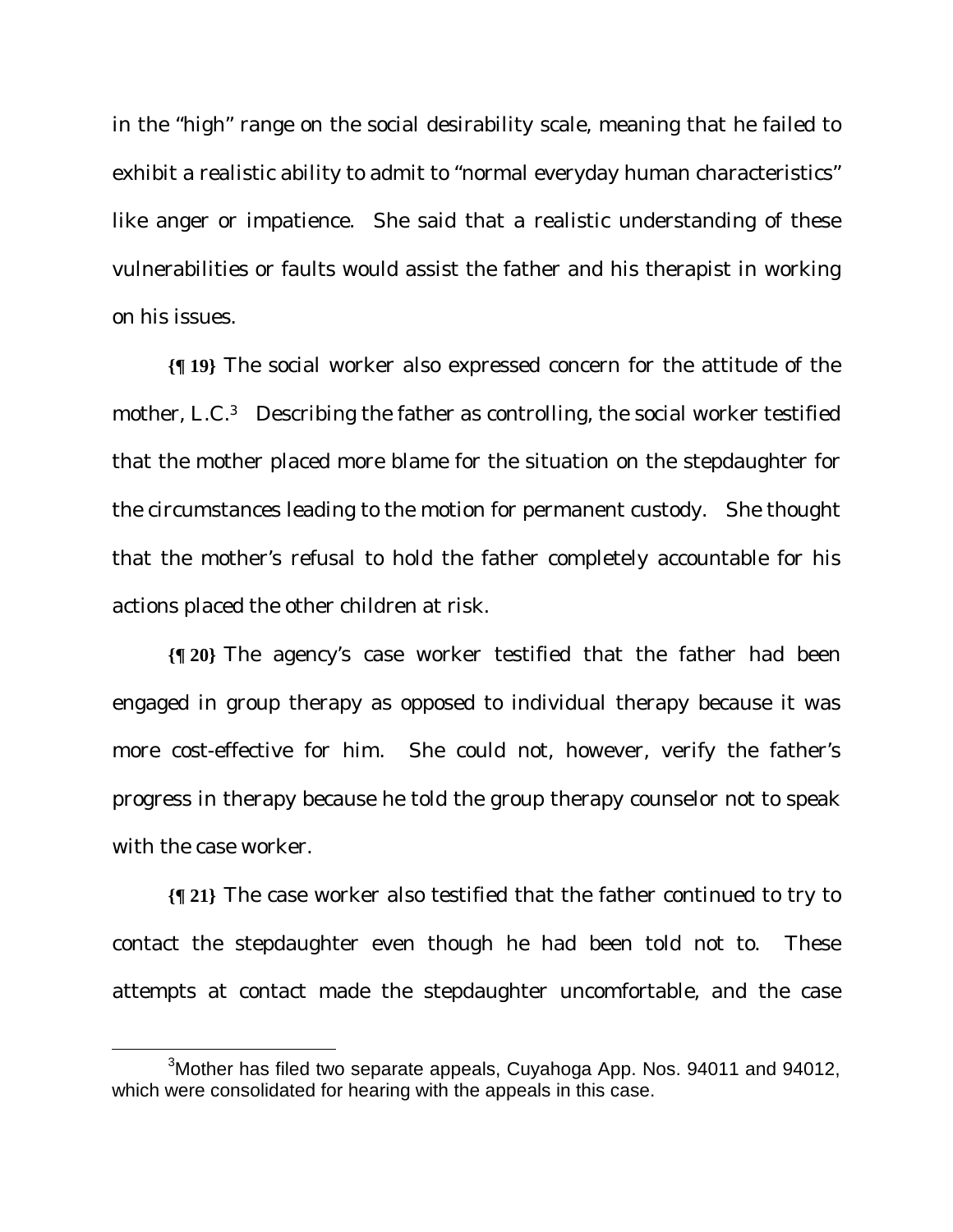worker learned that the father had posted the stepdaughter's pictures on internet social networking sites. This situation was exacerbated by the mother, who told the stepdaughter that she should be nice to the father because he was going to buy her a cell phone. Other evidence showed that the father arranged to have the mother deliver a card to the stepdaughter during a visitation (the father and stepdaughter were separated during visitations). The card contained a note from the father, which stated that "[e]veryone wants me  $***$  gone and I will not give up that easy. I may move out, but I will not be out of your lives!"

**{¶ 22}** The case worker also testified that housing had become problematic for the father. He was employed as a truck driver (mother was unemployed) earning between \$1,000 and \$1,500 per month. With rent being \$750 per month, excluding utilities, he was more than \$5,000 in arrears on the rent. However, the case worker conceded that despite being in arrears on the rent, the father and mother had signed a new, one-year lease for the premises. The parents remained confident that the landlord, a member of their church, would not evict them.

#### C

**{¶ 23}** The father argues that the evidence did not clearly and convincingly show that he failed to remedy the conditions that caused the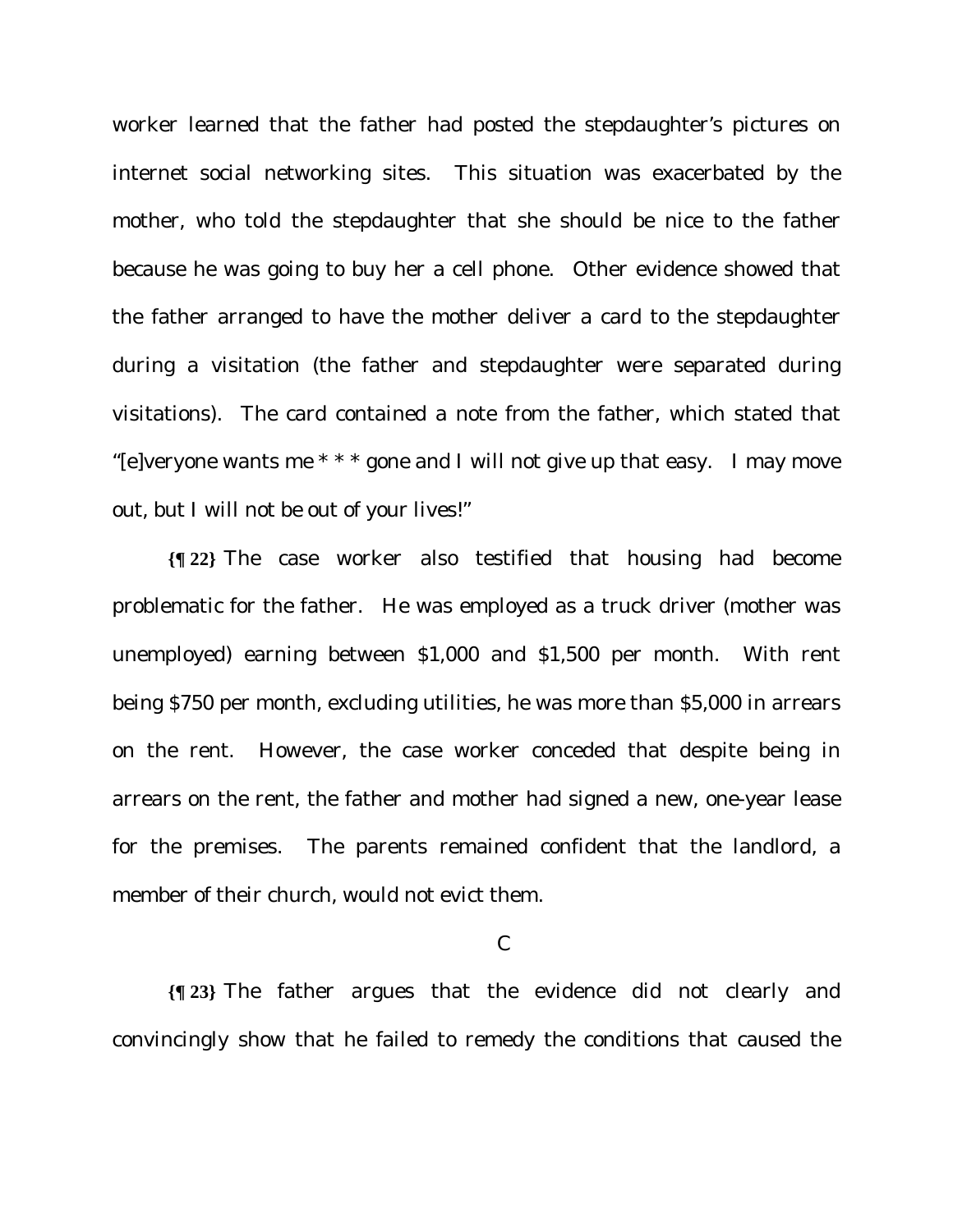children to be taken from the home because he had fully complied with the agency's case plan.

**{¶ 24}** The agency relied primarily on the R.C. 2151.414(E)(1) factor: whether, despite reasonable case planning and diligent efforts by the agency to assist the parents to remedy the problems that initially caused the child to be placed outside the home, the parent failed continuously and repeatedly to substantially remedy the conditions causing the children to be placed outside their home. The "diligent efforts" required of the agency under this section are typically set forth in a case plan adopted pursuant to R.C. 2151.412. The goals of any case plan are (1) consistent with a child's needs and best interests, achieve a safe out-of-home environment for the children during their removal and (2) eliminate with all due speed the need for an out-of-home placement so that the children can return home. R.C.  $2151.412(F)(1)$ .

**{¶ 25}** A parent's successful completion of the terms of a case plan is not dispositive on the issue of reunification. The ultimate question under R.C. 2151.414(A)(1) is whether the parent has substantially remedied the conditions that caused the child's removal. *In re Shchigelski* (Oct. 20, 2000), 11th Dist. No. 99-G-2241; *In re McKenzie* (Oct. 18, 1995), 9th Dist. No. 95CA0015. A parent can successfully complete the terms of a case plan yet not substantially remedy the conditions that caused the children to be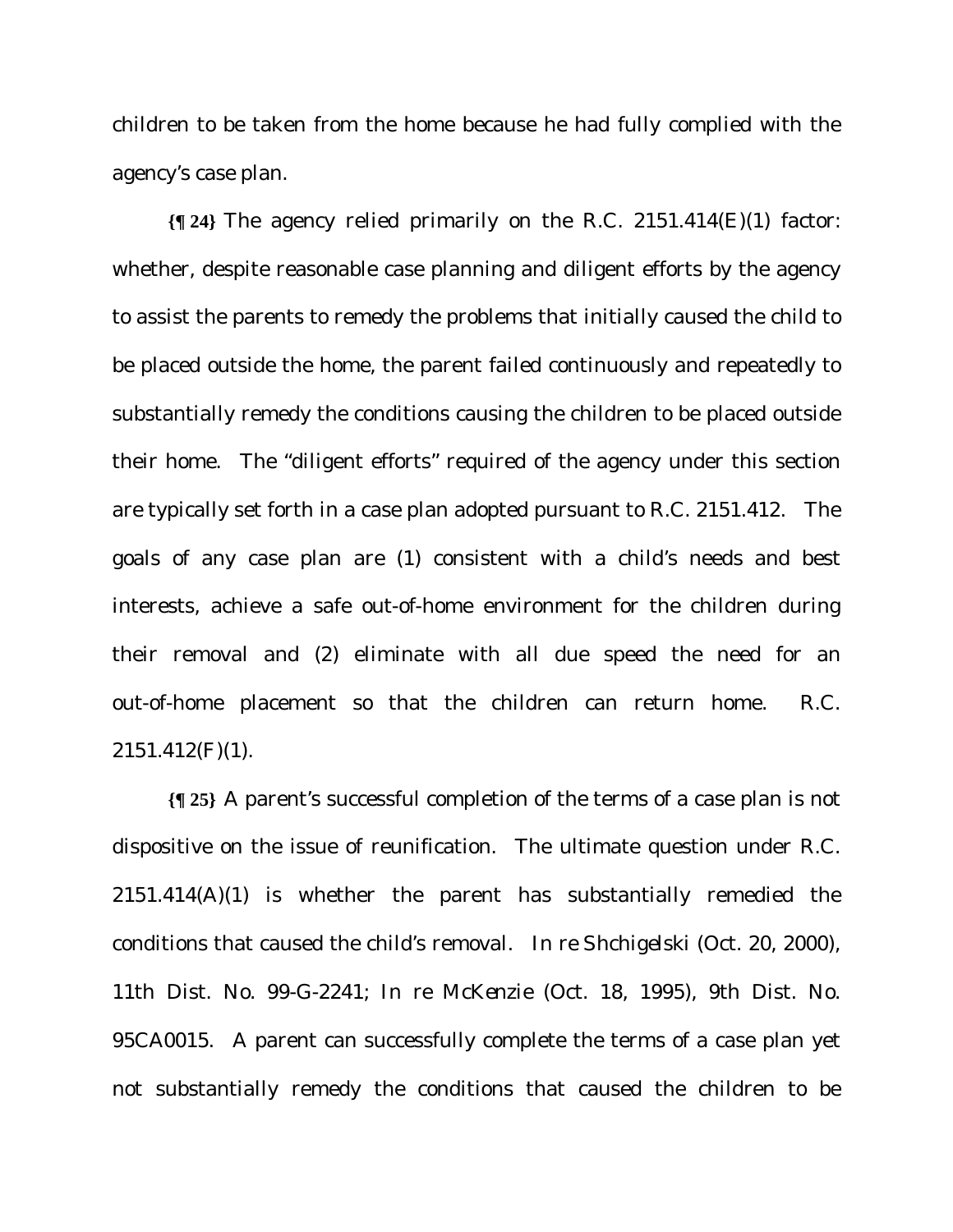removed — the case plan is simply a means to a goal, but not the goal itself. Hence, the courts have held that the successful completion of case plan requirements does not preclude a grant of permanent custody to a social services agency. *In re J.L.*, 8th Dist. No. 84368, 2004-Ohio-6024, at ¶20; *In re Mraz*, 12th Dist. Nos. CA2002-05-011, CA2002-07-014, 2002-Ohio-7278.

**{¶ 26}** When counseling is a stated goal in a case plan, it presupposes that counseling will work to remedy the conditions causing the children to be placed outside the home. By no means does the completion of any form of counseling suggest, by itself, that the parent has remedied the condition that led to a child's removal from the home. The goals of any form of counseling are to give the patient insight into a problem and teach the skills necessary to deal with the problem. When counseling is required for a severe or chronic condition like drug abuse, a significant period of counseling may be required — a period that extends beyond the time frame encompassed in the case plan.

**{¶ 27}** During the adjudicatory phase of the proceedings, the father admitted count 7 of the agency's complaint, which stated that he "remains at risk for sexual offending." The case plan required the father to "attend, participate and successfully complete sexual abuse counseling." In addition, the case plan called for the father to "learn to live a lifestyle free of sexual abuse and become aware of appropriate and inappropriate touching to reduce the risk of abuse and neglect to the children."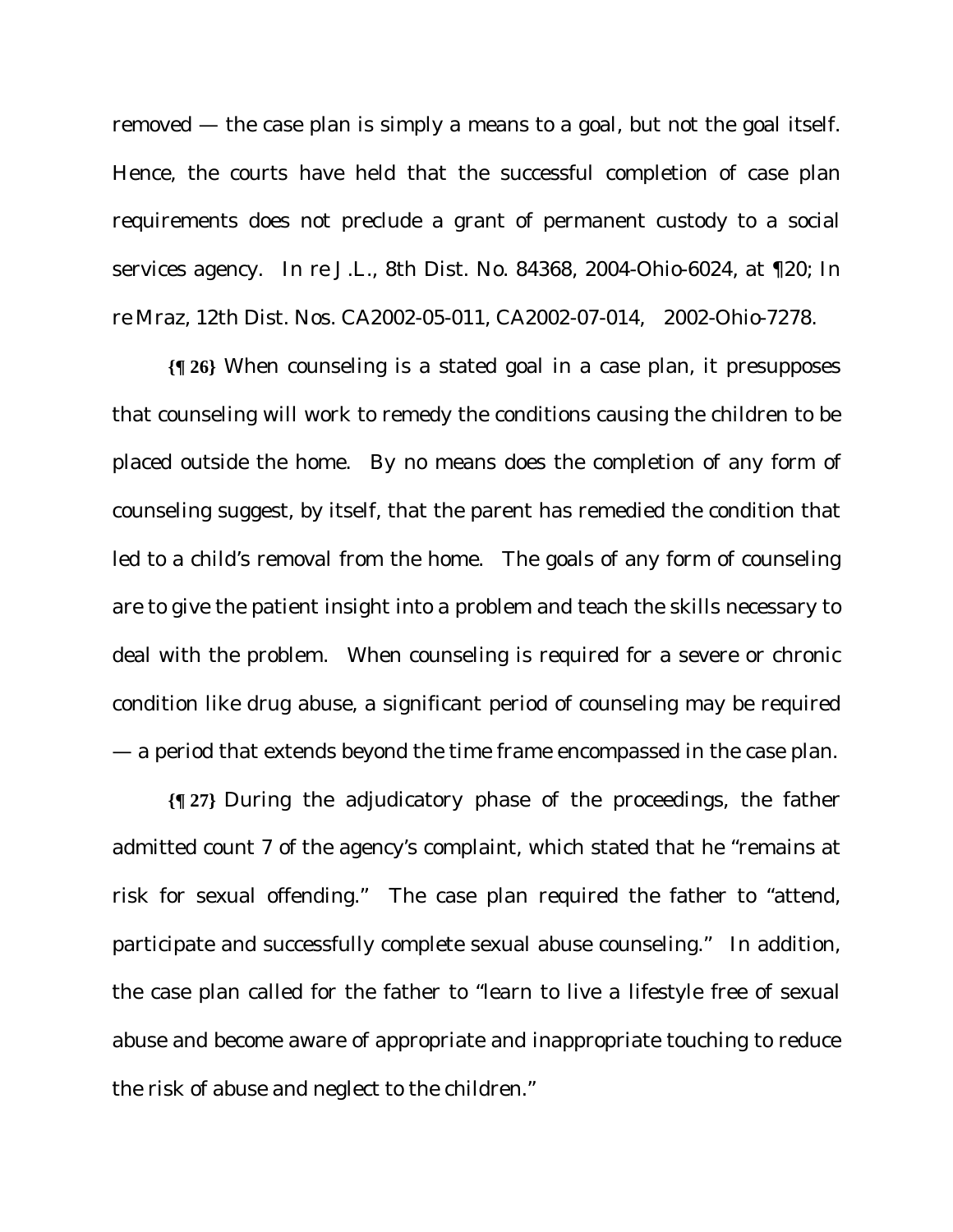**{¶ 28}** Despite completing the case plan requirement for sexual abuse counseling, the agency offered evidence to show that this counseling did not remedy the high risk that the father continued to pose to the children. Two witnesses for the agency, a psychiatrist and a social worker, gave their opinion that the father failed to gain insight as to how the sexual abuse he suffered as a child influenced his own conduct with the daughter. The primary result of the sexual abuse suffered by the father was that it left him with a lack of empathy or compassion. The father's 1990 sexual abuse against two of his children and his chilling explanation for his acts proved this point: he watched a movie in which a character kidnapped and raped a child and thought that if this movie character could "get away" with it, he could, too.

**{¶ 29}** In the opinion of both the psychiatrist and the social worker, this lack of empathy continued to the present time. Particularly disturbing to the psychiatrist was the father's continued stroking of the stepdaughter's leg despite her requests for him to stop. The psychiatrist concluded that the father's refusal to see that his actions were bothering the stepdaughter showed an "emotional disconnect" or lack of empathy because he refused to honor the stepdaughter's personal boundaries. The social worker likewise found it disturbing that the father refused to see that his act of stroking the stepdaughter's legs was wrong, claiming that "he wasn't aware that it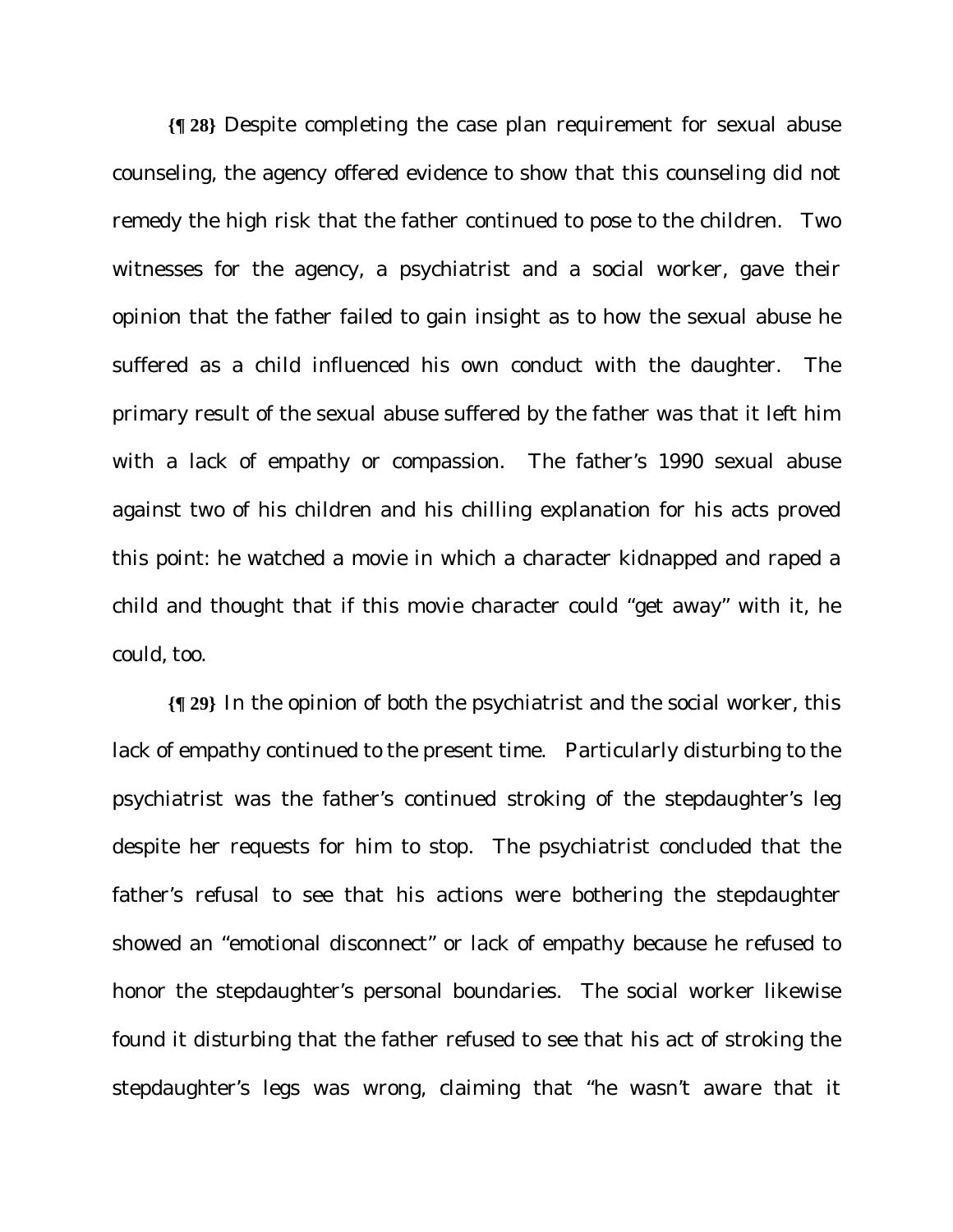bothered her that much." This statement, along with his "don't tempt me" comment on the stepdaughter's clothing, caused the social worker to conclude that the father was putting the responsibility to control his behavior on the stepdaughter, showing that he remained non-empathic and thus unable to see how his actions affected others. Evidence showing that the mother had been enabling his conduct by downplaying the seriousness of his actions, the social worker concluded that the father was grooming the stepdaughter with no consequences from the mother, thus putting the other children at risk.

**{¶ 30}** Added to this evidence of emotional disconnect was the psychiatrist's concern that the father might have been attempting to hide that aspect of his personality during the custody proceedings. The psychiatrist said that test results could be interpreted to show that the father "may have attempted to present himself in an unrealistically favorable picture of his virtue and moral values." Moreover, the psychiatrist thought that the father felt the need "to present an image of strong moral character or deny human frailties[,]" leading him to conclude that the father had "a rather naive or unsophisticated self-appraisal." While the psychiatrist did concede that the father's test results might have been the product of confusion from the test questions, the agency could very plausibly argue that the father's attempts to paint his moral values in a favorable light were suggestive of a broader lack of empathy or compassion that could place the children at risk.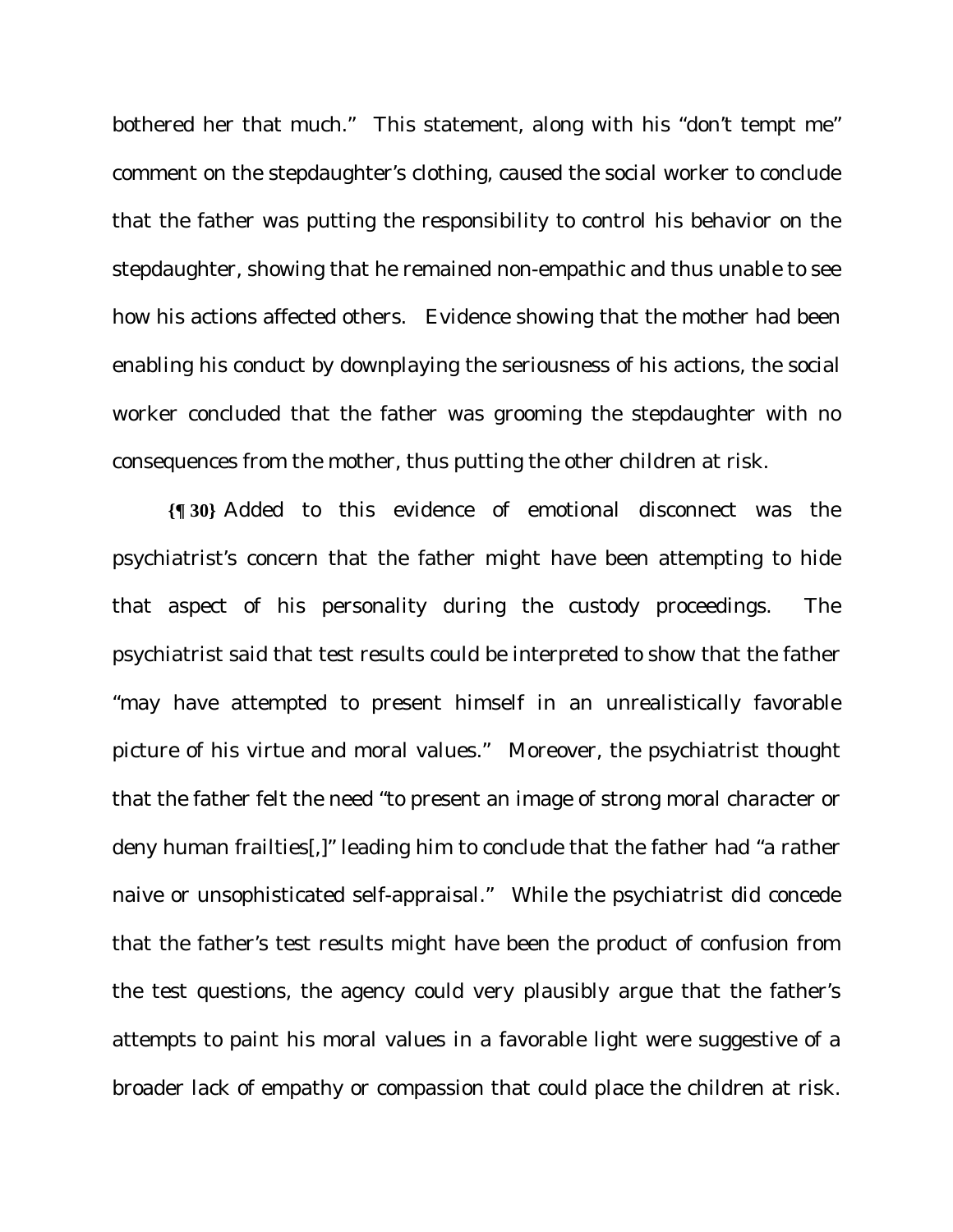The psychiatrist testified that most sexual offenders see their victims not as individuals, but objects. Once the sexual offender starts viewing victims as objects with no personality to harm, the door is opened to abuse because the offender believes "I can do what I want with that person."

**{¶ 31}** Every expert for the state agreed that the children were at risk if they remained with the father. They reached this conclusion despite the father having completed the case plan requirement for counseling because they agreed that the father had not yet developed insight into his actions; namely, his lack of empathy and his objectification of others. Indeed, the evidence could reasonably be construed to show that rather than benefit from counseling, the father acted to cover up his failings. The court could view this evidence as clearly and convincingly showing that the father had not remedied the conditions that caused the children to be removed from the home, so its finding that the agency established the R.C. 2151.414(E)(1) factor was not against the manifest weight of the evidence.

#### III

**{¶ 32}** For his third assignment of error, the father complains that he did not receive the effective assistance of counsel because counsel did not call any witnesses on the father's behalf and relied solely on cross-examination of the agency's witnesses.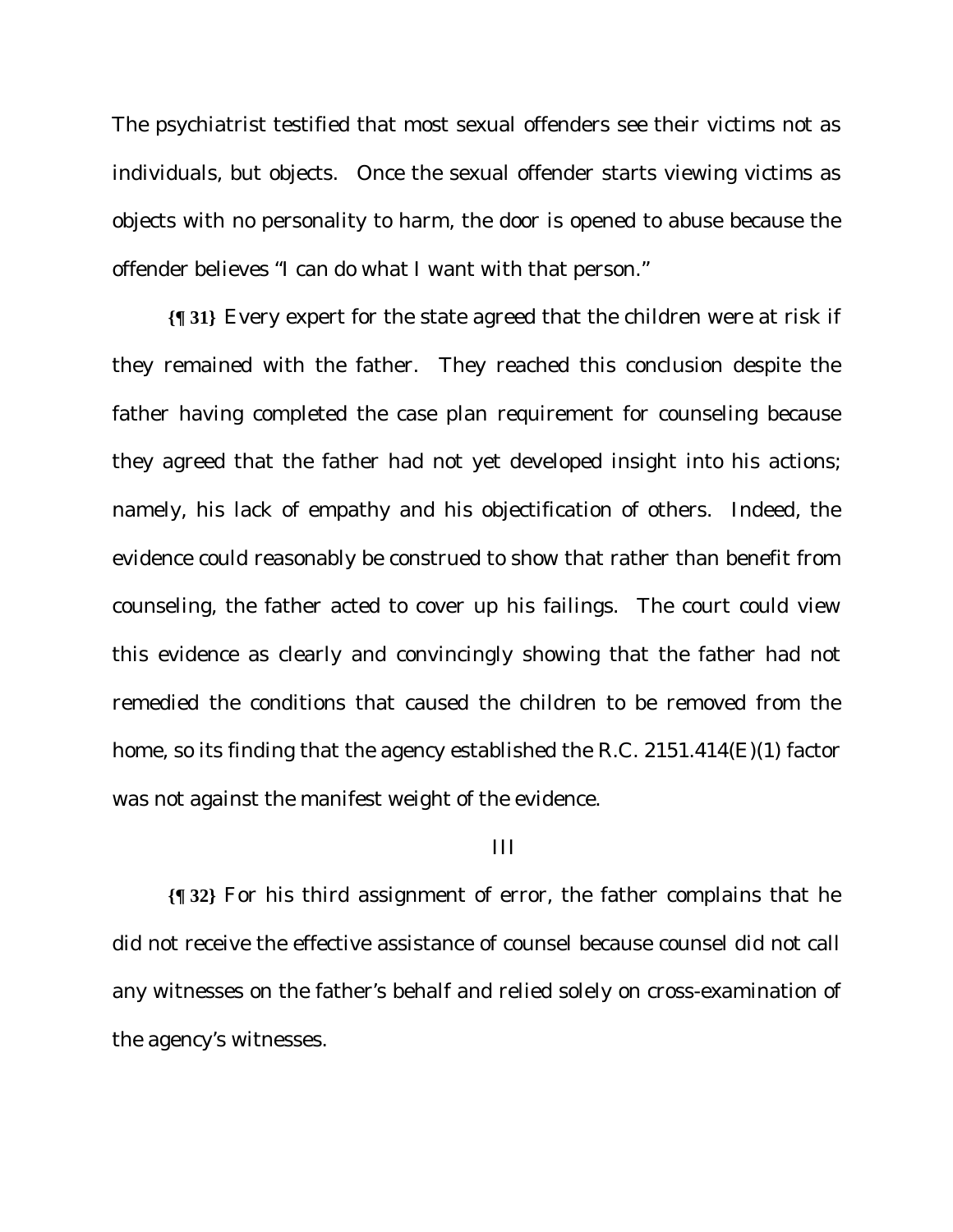**{¶ 33}** To show ineffective assistance of counsel, the father must first establish that counsel's performance was deficient by showing that counsel committed errors so serious that he or she was not, in effect, functioning as counsel. *Strickland v. Washington* (1984), 466 U.S. 668, 687, 104 S.Ct. 2052, 80 L.E.D.2d 674. Second, the father must demonstrate that these errors prejudiced his defense such that there exists a reasonable probability that, were it not for counsel's errors, the outcome of the hearing would have been different. *State v. Bradley* (1989), 42 Ohio St.3d 136, 143, 538 N.E.2d 373 .

**{¶ 34}** We presume that a licensed attorney renders competent representation. *State v. Lott* (1990), 51 Ohio St.3d 160, 174, 555 N.E.2d 293. Because of this presumption, a party claiming the ineffective assistance of counsel due to counsel's failure to call witnesses bears the burden, under the first prong of the *Strickland* test, of identifying witnesses who should have been called at trial and describing for the court what their testimony would have entailed. See *State v. Stivender*, 2nd Dist. No. 19094, 2002-Ohio-6864, at ¶19; *State v. Bartimus*, 7th Dist. No. 02 BA 5, 2003-Ohio-807, at ¶9. Absent some sense of whom the witnesses would have been and what they would have testified to, a reviewing court will have no basis for overcoming the presumption that counsel acted competently.

**{¶ 35}** The father does not identify any witnesses that counsel could have called, nor does he suggest what testimony these witnesses might have